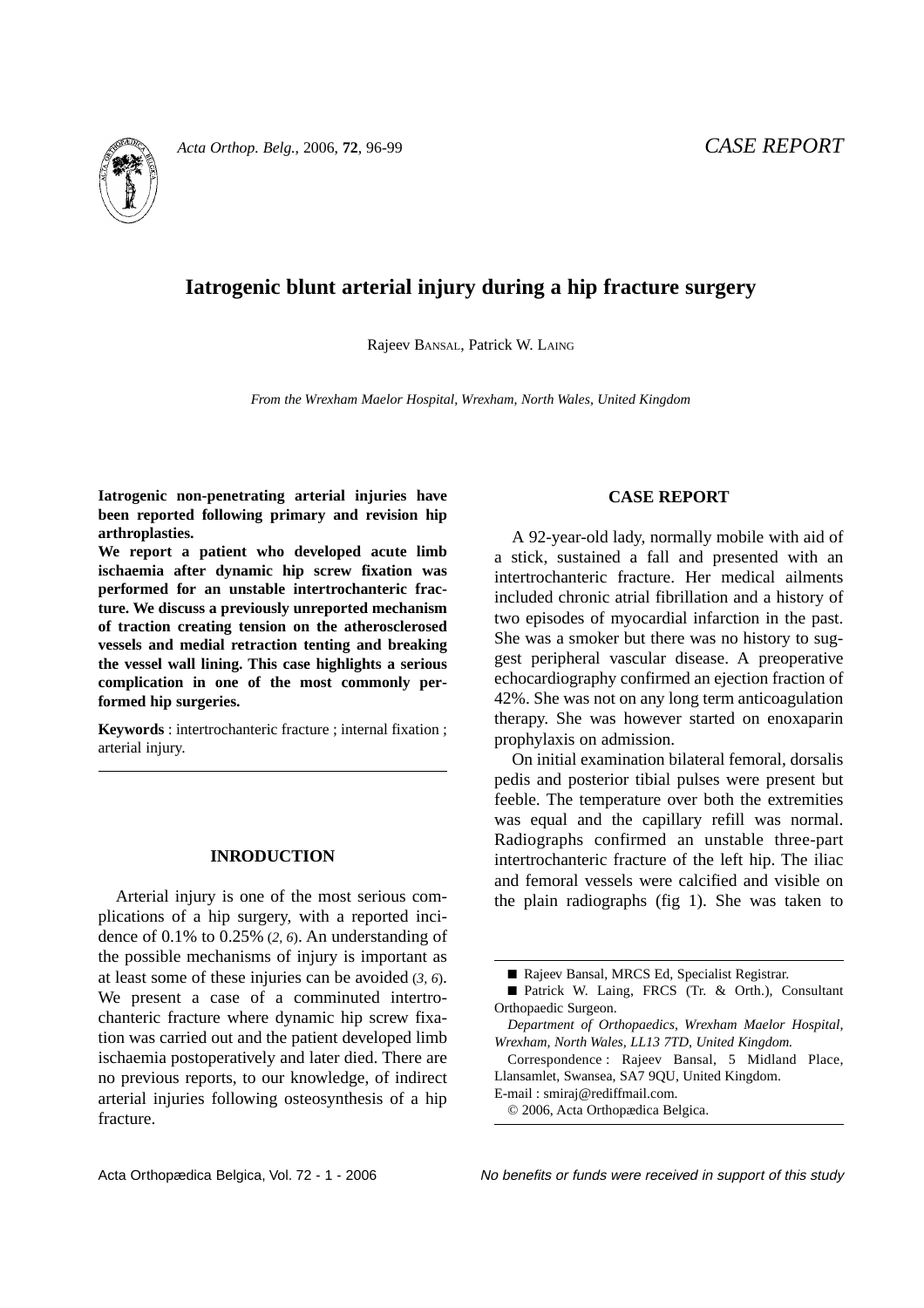

*Fig. 1.* — The preoperative radiograph illustrating a displaced intertrochanteric fracture with calcified iliac and femoral arteries (arrowheads).



*Fig. 2.* — The postoperative radiograph showing restoration of normal anatomy with satisfactory fixation.

theatre the next day, for a dynamic hip screw fixation. There was significant posterior sagging of the distal fragment. A Hey Groves clamp was placed vertically to hold the fracture reduction against the barrel plate while the screws were passed in the distal fragment (fig 2).



*Fig. 3.* — The clinical picture on the day following embolectomy. The mottling and patchy skin discoloration progressed to the proximal thigh.

The patient made an uneventful recovery immediately after the surgery and no signs for any concern were noticed. On the second postoperative day the operated limb was noticed to be cold with absent popliteal and distal pulses. The femoral pulse was present and symmetrical to the opposite side. Patchy mottling appeared within the next few hours over her left foot and lower leg. A vascular opinion was sought. In view of the history of chronic atrial fibrillation, the ischaemic changes in the limb nearly 48 hours after the operation and the absence of any signs of structural damage to the femoral vessels, the diagnosis of an embolic occlusion was made.

Embolectomy under local anaesthesia was performed the same evening. An occlusion was identified in the superficial femoral artery 10 cm distal to the inguinal ligament and white atherosclerotic plaques were removed with no evidence of thromboembolism. No obvious improvement in the vascularity was noted (fig 3). In view of her deteriorating general condition and poor expected outcome with any further procedures, a decision was made against any further active intervention. The skin discoloration progressed proximally to the thigh and her general condition deteriorated progressively and she died the second day after the embolectomy.

Post-mortem examination, with special attention to the aetiology of the vascular insult, confirmed generalised atherosclerosis with no evidence of any thromboembolism. There was no evidence of any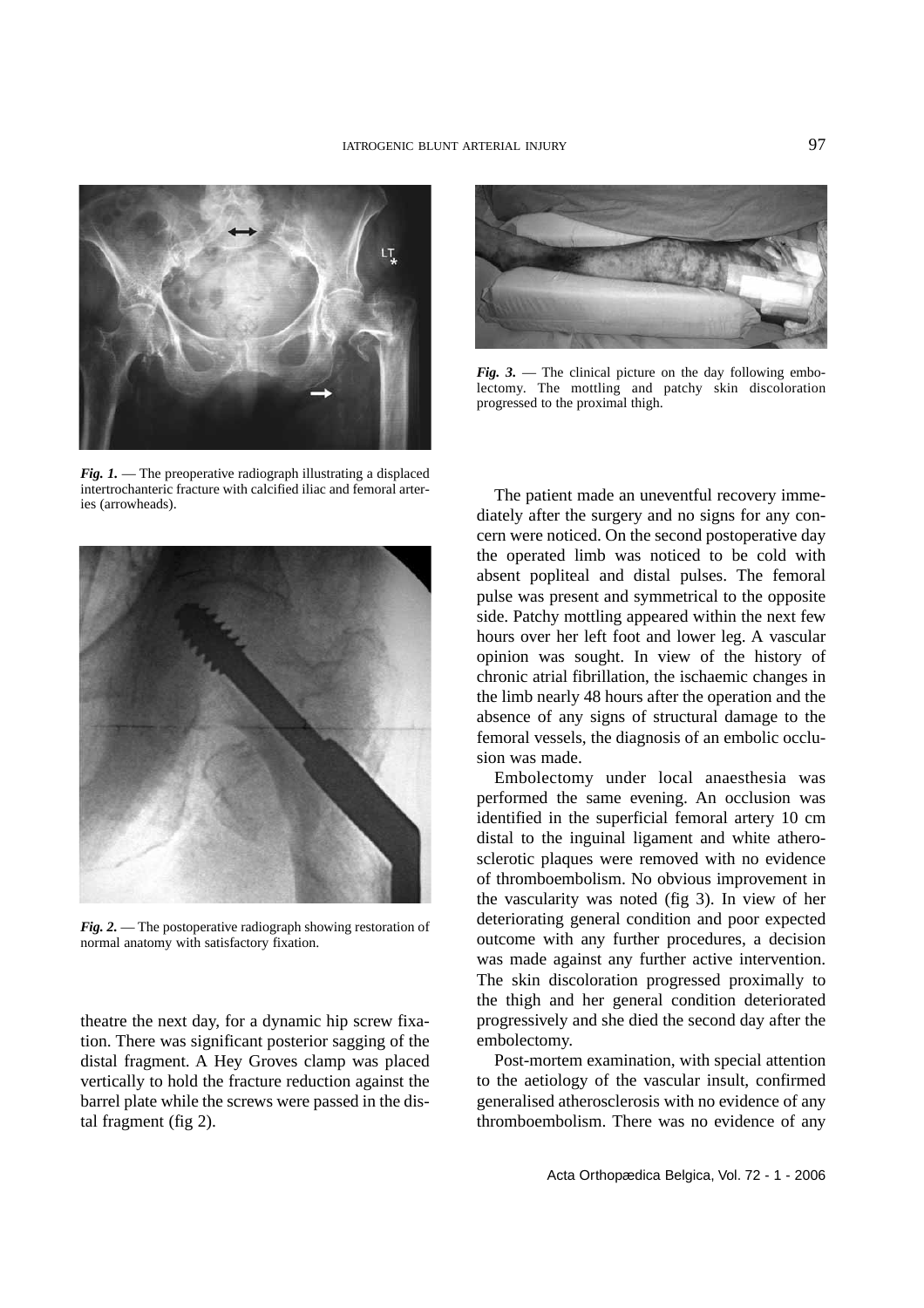external injury or external haematoma collection around the superficial femoral or the profunda femoris artery. There were no unstable or complex plaques noticed in the proximal aorta.

## **DISCUSSION**

A review of literature of arterial injuries following hip fracture surgery reveals reports of penetrating trauma from drill bits, prominent screw tips or sharp bone spikes (*3, 4, 10*). The deep femoral artery is involved in these cases because of its proximity to the proximal femur, as against the superficial femoral artery. The clinical presentation is usually an intra-operative or immediate post-operative bleeding (*4, 10*) or an aneurysm presenting at a later date (*1*).

Acute onset limb ischaemia with occlusion of the superficial femoral artery following hip fracture surgery is an unusual presentation. The findings at the time of embolectomy, along with the autopsy findings excluding a thromboembolic episode, confirm the occlusion of the superficial femoral artery by atheromatous plaques. There is a possibility that the atheroma occluding the superficial femoral artery was an embolus. The atheromatous emboli usually arise from protruding plaques or plaques with mobile components in the proximal aorta (*5*). These were absent in this case, as confirmed by the post-mortem findings. Also, occlusion of the artery near the operative site and failure to relieve this occlusion with embolectomy favour the diagnosis of a local atheromatous plaque.

The vascular surgeons performed an embolectomy on the basis of clinical presentation and an arteriography was deferred. This decision was also influenced by the fact that the patient was not a candidate for any major surgical procedure if it was deemed necessary. An arteriogram could have helped with the initial diagnosis however the final diagnosis was confirmed, in retrospect, by the findings at the time of embolectomy and the postmortem examination.

In retrospect, the two possible mechanisms for this injury were traction during the procedure and forceful medial retraction following the use of vertically placed Hey Groves clamp to hold the fracture reduction. As both of these manoeuvres would stretch the femoral artery, they could have worked in combination to result in a 'fracture' of the calcified and potentially friable femoral artery.

Traction, forceful medial retraction anterior to the hip joint, hyperextension and manoeuvres for dislocating the hip joint have all been implicated as the possible mechanisms for similar non-penetrating arterial injuries during the hip replacement surgeries (*6, 8*). Stretching of an artery has been shown to cause rupture of the intimal layer before the more elastic outer layers (*9*). Atherosclerosis and perivascular cicatrix from previous surgery have been identified as the risk factors for indirect arterial injuries (*2, 3*).

Arterial injuries diagnosed after distal ischaemic changes have set-in have an unfavourable outcome (*2, 7, 10*). The preferred management for an intimal flap occluding the arterial lumen, if diagnosed early, is endarterectomy or bypass surgery (*2, 8*). The vascular injury in our patient was detected on the second post operative day and highlights the importance of close postoperative vigilance. The atypical presentation of an iatrogenic intra-vascular occlusion would continue to elude diagnosis unless the possibility is recognised and a high index of suspicion is maintained.

## **REFERENCES**

- **1. Bergqvist D, Erikson U, Grevsten S.** False aneurysm in the deep femoral artery as a complication of osteosynthesis of intertrochanteric femoral fracture. Report of a case. *Acta Chir Scand* 1972 ; 138 : 630-632.
- **2. Calligaro KD, Dougherty MJ, Ryan S, Booth RE.** Acute arterial complications associated with total hip and knee arthroplasty. *J Vasc Surg* 2003 ; 38 : 1170-1177.
- **3. Lazarides MK, Arvanitis DP, Dayantas JN.** Iatrogenic arterial trauma associated with hip joint surgery : an overview. *Eur J Vasc Surg* 1991 ; 5 : 549-556.
- **4. Mauerhan DR, Maurer RC, Effeney D.** Profunda femoris arterial laceration secondary to intertrochanteric hip fracture fragments : a case report. *Clin Orthop* 1981 ; 161 : 215-219.
- **5. Mitusch R, Doherty C, Wucherpfennig H** *et al.* Vascular events during follow-up in patients with aortic arch atherosclerosis. *Stroke* 2004 ; 35 : 34-39.
- **6. Nachbur B, Meyer RP, Verkkala K, Zurcher R.** The mechanisms of severe arterial injury in surgery of the hip joint. *Clin Orthop* 1979 ; 141 : 122-133.